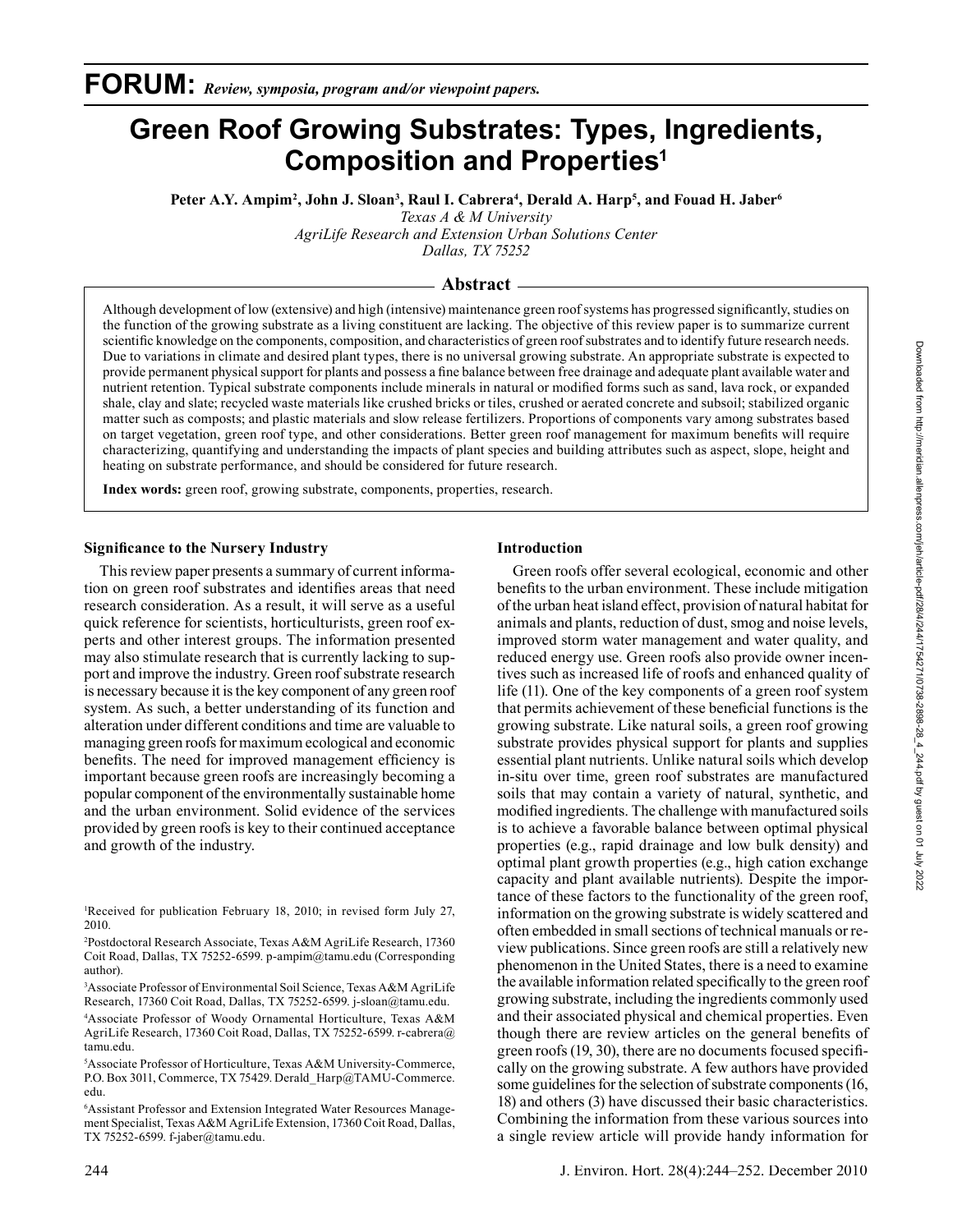researchers and private sector groups interested in further development or improvement of green roof substrate and their plant-sustaining properties. Therefore, the objective of this paper is to review and summarize scientific and commercial literature related to the components, composition and characteristics of current green roof substrates and identify future research needs.

## **Growth Substrate Types**

There are generally two categories of green roof designs depending on the amount of maintenance they require. Intensive green roofs require a high level of maintenance because they are designed to function more like a conventional terrestrial garden where there are a variety of plants that require individual attention. In contrast, extensive green roofs require less maintenance because they are designed to have an ecological rather than aesthetic function. Plants on an extensive green roof require little specialized attention and people interact very little or not at all with the extensive green roof. In actuality, it is becoming increasingly common to find elements of both the intensive and extensive designs combined into a single roof top (11).

Although there are various degrees of green roof design ranging from intensive to extensive, the ingredients used in the green roof growing substrates do not vary greatly among green roof types. However the depth of growing substrate is varied, with deeper planting depths used on intensive green roofs and shallower depths on extensive roofs. Current green roof growing substrates generally fall into two broad categories namely, non-commercial and commercial. Noncommercial green roof substrates are usually non-proprietary blends manufactured by individuals or researchers using recommended materials and guidelines. However, commercial growing substrates come in forms ready for use with their composition shrouded in secrecy and patents (14). Examples include VegTech 'roof soil' (VegTech AB, Fagerås, Sweden), Sopraflor (Soprema Inc., Drummondville, QC, Canada), Hydrolite (Axter Ltd, Ipswich, Suffolk, UK) and Litetop Soil (American Hydrotech Inc., Chicago, IL). These growing substrate formulations may be green roof- or vegetation-type specific  $(11)$ .

# **Growing Substrate Components**

Green roof growing substrates are generally a blend of natural and artificial minerals, recycled or waste materials, and organic matter. Sometimes plastics are included to reduce substrate bulk density while complete slow release fertilizers may be added to substrates to provide nutrients and boost vegetation establishment. Natural minerals used for green roof growing substrates include sand, clay, gravel, and lava (scoria) pumice (Table 1), while artificial or modified minerals employed include expanded shale, clay  $&$  slate (ESCS), perlite, vermiculite, and rockwool (Table 2) (4, 11, 13, 27, 33, 36). Recycled materials used for manufacturing green roof growing substrates include crushed clay bricks or tiles, crushed roof tiles, crushed or aerated concrete, and subsoil (Table 3) (4, 8, 11, 14). Using recycled materials may reduce transportation needs during green roof construction, but most importantly it turns locally generated low-value materials into a useful raw material (14). Synthetic plastic type materials are also used in some green roof growing substrates, including encapsulated styrofoams and ureaformaldehyde resin foams (Table 3) (22, 23, 31). Sources of organic matter in growing roof substrates include peat, compost, coconut coir, and decomposed sawdust or bark (Table 4) (10, 11, 18).

Most green roof growing substrates also require incorporated fertilization to establish or sustain plant growth. Nutricote Type 100 and 180 (Chisso-Asahi Fertilizer Co., Ltd., , Tokyo, Japan) with varying analyses and Multicote 8 M extra (18N-6P-12K; Haifa Chemicals, Haifa Bay, Israel) are examples of slow release fertilizers added to green roof substrates (13, 14, 27, 33). Foliar fertilizers like Nutrileaf 60 (Miller, Hanover, PA, USA) and conventional fertilizers like Complesal (6.3N-5.2P-14.1K-1.2Mg-8S; AgrEvo Hellas S.A., Athens, Greece) have also been used to promote plant growth in green roof systems (31). The advantages and disadvantages of the various green roof substrate components are summarized in Tables 1 through 4. While blends of these traditional ingredients appear to be performing satisfactorily as substrate, it is necessary to expand the ingredient horizon by examining other materials for their suitability for green roof substrate formulation. Good candidates will consist of

**Table 1. Advantages and disadvantages of natural mineral components used in green roof growing substrates.** 

| <b>Material</b> | <b>Advantages</b>                                                                                                                                                         | <b>Disadvantages</b>                                                                                                                                                     |
|-----------------|---------------------------------------------------------------------------------------------------------------------------------------------------------------------------|--------------------------------------------------------------------------------------------------------------------------------------------------------------------------|
| Sand            | • Provides sturdy anchorage for plants and facilitates wet-<br>ting of the medium $(7, 21)$<br>• Causes no pH effects if free of carbonates and other<br>contaminants (7) | • May create saturation problems or may not hold enough<br>moisture depending on grade $(11)$<br>• Heavy<br>• Negligible source of nutrients<br>• Holds nutrients poorly |
| Clay            | • Good moisture retention (7)<br>• High cation exchange capacity and nutrients retention (7)                                                                              | Gradual loss from medium may clog drainage layers and<br>fabrics $(26)$                                                                                                  |
| Lava (scoria)   | • Lightweight and porous $(11)$                                                                                                                                           | • High pH may require adjustment with dolomite (21)                                                                                                                      |
| Pumice          | • Lightweight and porous $(11)$                                                                                                                                           | • Expensive $(21)$                                                                                                                                                       |
| Gravel          | Stable and provides strong support for plants<br>• May enhance good drainage                                                                                              | • Heavy compared to other minerals (11, 24)<br>• Poor water retention $(26)$<br>• Provides no nutrients                                                                  |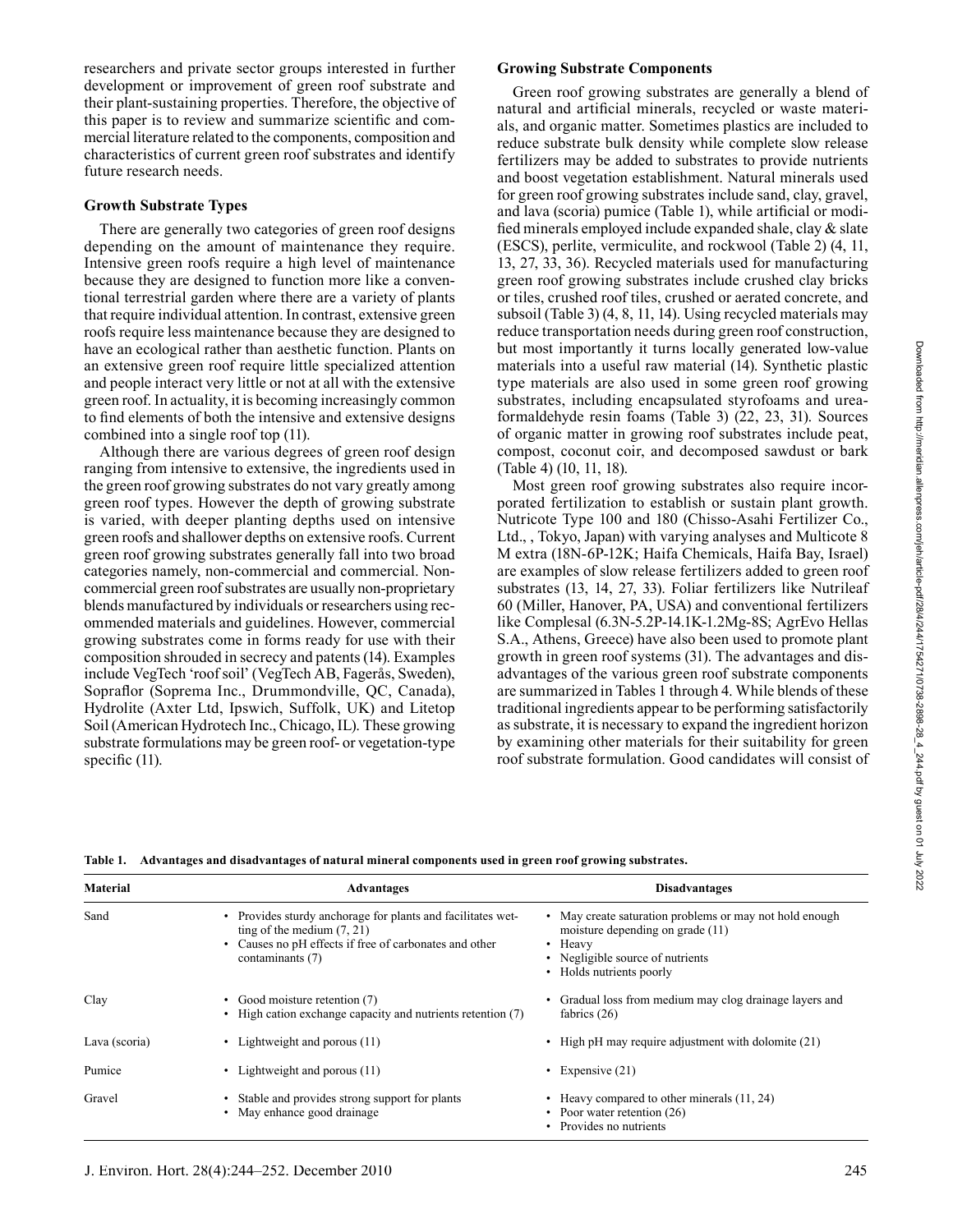|  | Table 2. Advantages and disadvantages of artificial or modified mineral components used in green roof growing substrates. |  |  |  |
|--|---------------------------------------------------------------------------------------------------------------------------|--|--|--|
|--|---------------------------------------------------------------------------------------------------------------------------|--|--|--|

| Material                                 | <b>Advantages</b>                                                                                                                                                                                                                                                                                                                               | <b>Disadvantages</b>                                                                                                                                                                                                                                 |
|------------------------------------------|-------------------------------------------------------------------------------------------------------------------------------------------------------------------------------------------------------------------------------------------------------------------------------------------------------------------------------------------------|------------------------------------------------------------------------------------------------------------------------------------------------------------------------------------------------------------------------------------------------------|
| Perlite                                  | Porous and sterile (21)<br>$\bullet$<br>Stable, improves drainage and does not disintegrate in a<br>mix(7)                                                                                                                                                                                                                                      | Coarser particles are crushable during transportation (21)<br>Has no cation exchange capacity (CEC), contains no plant<br>nutrients and holds water poorly (7)<br>Contain small quantities of fluoride that may cause toxicity in<br>some plants (7) |
| Vermiculite                              | Light weight and porous but its porosity is lower than that<br>of perlite in mixes (7)<br>Relatively high CEC and retains water better than perlite<br>$\bullet$<br>(7)<br>Supplies magnesium and potassium (21)<br>Immobilizes ammonium and phosphate (7)<br>$\bullet$                                                                         | Deteriorates over time (7, 21)<br>$\bullet$<br>• Absorbs anions poorly except $POA3-(7)$<br>Generally holds water poorly                                                                                                                             |
| Expanded shale, clay<br>and slate (ESCS) | • Porous and lightweight and provides good moisture reten-<br>$\frac{1}{1}$<br>Have high CEC hence good nutrient retention and supply<br>(15)<br>Do not break down or decay (15)<br>٠<br>Inert, sterile and non toxic therefore have no pathogen,<br>$\bullet$<br>weed and disease problems and stable under environmen-<br>tal conditions (15) | Too light to provide good anchorage for plants when used<br>alone $(11)$<br>• Tend to have alkaline pH and that may affect the availability<br>of micronutrients (e.g. boron and iron)                                                               |
| Rockwool                                 | Light weight, porous and regulates air and water supply<br>(7, 11, 21)                                                                                                                                                                                                                                                                          | • Does not contain or hold nutrients (7, 11)                                                                                                                                                                                                         |

lightweight and porous materials that have the capacity to retain and slowly release both cations and anions. Since high fertility may be disadvantageous to roof plants in terms of establishment characteristics and stress tolerance, the presence of a nutrient moderator in green roof substrate may buffer nutrient availability in the root zone, enhance plant stress tolerance and encourage healthy plant growth.

## **Composition of Growing Substrate**

The composition of a substrate may vary depending on green roof type, target vegetation, climatic conditions, and other factors such as availability and expense of components. However, there are certain ingredients that are commonly used in most green roof growing substrates. The ideal green roof substrate must be stable, permanent, and lightweight and it must aerate, drain, and hold nutrients well (18). It is recommended that the bulk of the substrate be mineral based. On a volume basis, the mineral composition may vary from 80–100% with organic matter and small amounts of a starter or complete slow release fertilizer containing both macroand micro-nutrients making up the remaining 0–20% (3). Expanded shale, clay, and slate (ESCS) materials are commonly used in green roof substrates because they are lightweight and porous, giving them the ability to retain a quantity of plant available water within their internal pores while also allowing excess water to drain freely from the large intra-aggregate pores (35). Research (33) has shown that 10 cm deep sub-

**Table 3. Advantages and disadvantages of recycled or waste and plastic foam materials useful for green roof growing substrates.**

| <b>Material</b>                               | <b>Advantages</b>                                                                    | <b>Disadvantages</b>                                                                                                                                               |
|-----------------------------------------------|--------------------------------------------------------------------------------------|--------------------------------------------------------------------------------------------------------------------------------------------------------------------|
| Crushed clay bricks, tiles<br>or brick rubble | Stable and strong material (11)<br>• Can hold some moisture $(11)$                   | Possible high pH problems due to presence of mortar and<br>cement $(11)$                                                                                           |
| Crushed concrete                              | Cheap and readily available at demolition sites (11)                                 | • Alkaline and has little moisture holding capacity (11)                                                                                                           |
| Aerated concrete                              | Capacity to absorb and hold water high when mixed with<br>organic matter $(8)$       | • May require periodic maintenance (8)<br>• Not applicable to all roof types (8)                                                                                   |
| Subsoil                                       | Readily available at construction sites as a by-product (11)                         | Heavy and poor in plant nutrients (11)<br>$\bullet$                                                                                                                |
| Styrofoam                                     | • Does not breakdown or compress in use (7)<br>• Improves aeration and drainage (21) | • Insignificant cation exchange capacity $(21)$<br>Contains and holds no nutrients (7)<br>Too light and exhibits electrostatic characteristics during<br>mixing(7) |
| Urea-formaldehy resin<br>foam                 | • Relatively high water absorption capacity                                          | • Light and degrades slowly over time<br>• Low pH and largely devoid of nutrients (7)                                                                              |
| Styrofoam                                     | Improves aeration and drainage (21)                                                  | Light, contains no nutrients and has insignificant cation<br>exchange capacity (21)                                                                                |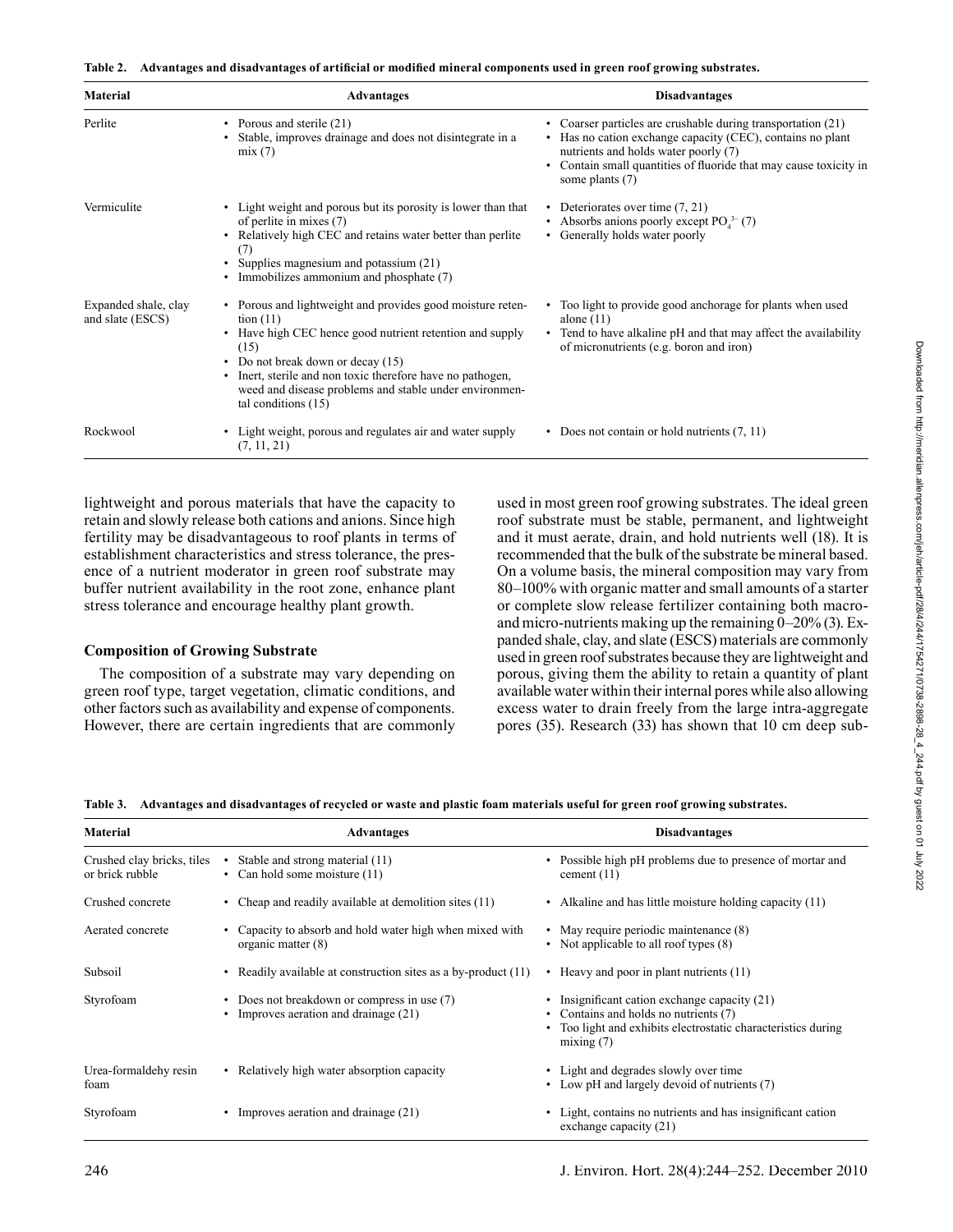|  |  |  | Table 4. Advantages and disadvantages of organic materials used in green roof growing substrate formulations. |  |  |  |
|--|--|--|---------------------------------------------------------------------------------------------------------------|--|--|--|
|--|--|--|---------------------------------------------------------------------------------------------------------------|--|--|--|

| <b>Material</b>                                   | <b>Advantages</b>                                                                                                                                                              | <b>Disadvantages</b>                                                                                                                                                                                                                                                             |
|---------------------------------------------------|--------------------------------------------------------------------------------------------------------------------------------------------------------------------------------|----------------------------------------------------------------------------------------------------------------------------------------------------------------------------------------------------------------------------------------------------------------------------------|
| Peat                                              | • High cation exchange capacity (CEC) (7)<br>• Low bulk density $(21)$<br>High water holding capacity and readily available water<br>(21)                                      | Partially decomposed; additional decomposition will cause<br>shrinkage of medium $(21)$<br>Poorly aerated when wet (21)<br>Stringy consistency depending on source (21)<br>• Acidic and expensive $(21)$<br>• May not rewet easily once very dry                                 |
| Coir fiber dust                                   | • Does not repel water $(21)$<br>Better water holding characteristics than most peats (21)<br>High potassium content (21)<br>٠                                                 | High amounts of chloride; low in calcium and sulfur<br>Liming material cannot be used to supply calcium because<br>$pH$ is close to 6 (21)                                                                                                                                       |
| Composts (bark, poultry<br>litter and yard waste) | • Provide high CEC and nutrients (21)<br>• Enhance water holding capacity and readily available<br>water $(21)$<br>High microbial counts and recycling value (18)<br>$\bullet$ | • High and variable salinity $(21)$<br>• Potential ammonium toxicity with poultry litter compost (21)<br>Residual herbicide effects may occur depending on the<br>source of the compost feed stock (18)<br>Weeds may occur in medium if the composting process is<br>poor $(18)$ |
| Worm castings                                     | • High levels of essential trace minerals (21)<br>Supply phosphorus and potassium (21)<br>٠<br>Structurally better than ordinary compost (21)                                  | Zinc toxicity possible if medium $pH$ drops below 5 (21)                                                                                                                                                                                                                         |

strates comprising as much as 80% heat-expanded slate and small amounts of slow release fertilizer (50 g·m<sup>-2</sup>·yr<sup>-1</sup>) could adequately support succulents like stonecrop (*Sedum* spp.). Deeper substrates may require higher amounts of fertilizer but the key is to apply just enough quantities to sustain plant growth and minimize nutrient discharge in runoff. ESCS materials have the ability to absorb up to  $0.9$  g·kg<sup>-1</sup> inorganic phosphorus (P) (9, 17) and also the capacity to release the absorbed P to plants (39).

Unlike ESCS materials, sand is used in much smaller quantities for green roof substrates formulation. Recommended levels on percentage mass basis is 30% for extensive substrates and at most 50% for intensive substrates. Coarse sand with maximum diameter of 2 mm is usually preferred and should be safe if it meets the U.S. Golf Association (USGA) root zone specifications for putting greens (18). Despite its favorable drainage properties, gravel is not commonly used in green roof substrate formulations, probably due to its relatively heavy weight. The high weight of gravel is regarded as a disadvantage for roof applications (25). Also, it has poor moisture retention characteristics (26). Another disadvantage with sand and gravel materials is that they have no cation exchange capacity, so they do not contribute to the ability of the green roof substrate to retain essential plant nutrients.

Organic matter is usually added to substrates in the composted form because compost has high nutrient content, microbial count, and a recycling value (18). However, yard waste composts are preferred to manure compost because they tend to have lower levels of soluble salts (18). High levels of salt in substrate may lead to high electrical conductivity (EC) and may suppress plant establishment and growth. Regardless of the source, the addition of high amounts of organic matter to green roof substrates is not advisable because, besides having the potential to increase the saturated weight of the substrate (18), organic matter decomposition may result in substrate volume shrinkage (3, 11) and increased nutrient loss in roof runoff (29).

Inclusion of high levels of organic matter in green roof growing substrates may also create weed problems due to enhanced water and nutrient availability (14). Furthermore, fine material from the degradation of organic matter may filter down to the separation fabric and undergo further decomposition, which may form a slime that can inhibit drainage, affect plant growth, and increase the structural load (18). Increasing the level of fertility in the green roof growing substrate by adding high amounts of organic matter or fertilizer can promote the growth of lush foliage that may be more susceptible to abiotic environmental stresses, including heat and drought (11, 19) and biotic stresses such as insects, mites and diseases (32). Conversely, it was found that the survival rates of smooth aster (*Aster laevis* L.), junegrass (*Koeleria macrantha* Regel) and showy goldenrod (*Solidago speciosa* L.) were greater without fertilization (33) suggesting that better drought tolerance is associated with less plant biomass production. Similarly, a low to medium substrate fertility may promote chances for developing a more diverse plant community that may minimize the occurrence of dominant aggressive species (11). It must be noted that only stabilized or mature compost should be blended into a green roof growing substrate because unfinished or unstable compost could deprive the substrate of nitrogen and oxygen and may ultimately be harmful to plant growth (11, 18).

The right amount of organic material to add to a substrate is still a matter of debate, partly due to the influence of differing local climates. Organic matter decomposition will proceed relatively fast in warm humid climates, but at a slower rate in arid and cooler climates. The stability of the organic matter source will also affect how quickly it will decompose in a green roof setting. Freshly cured compost will decompose at a greater rate than a more humified, aged material (37). Therefore, the question of what type and how much organic matter to use in a green roof substrate requires regional research to generate specific appropriate answers. However, based on the current level of knowledge, green roof experts advise that substrates should be composed of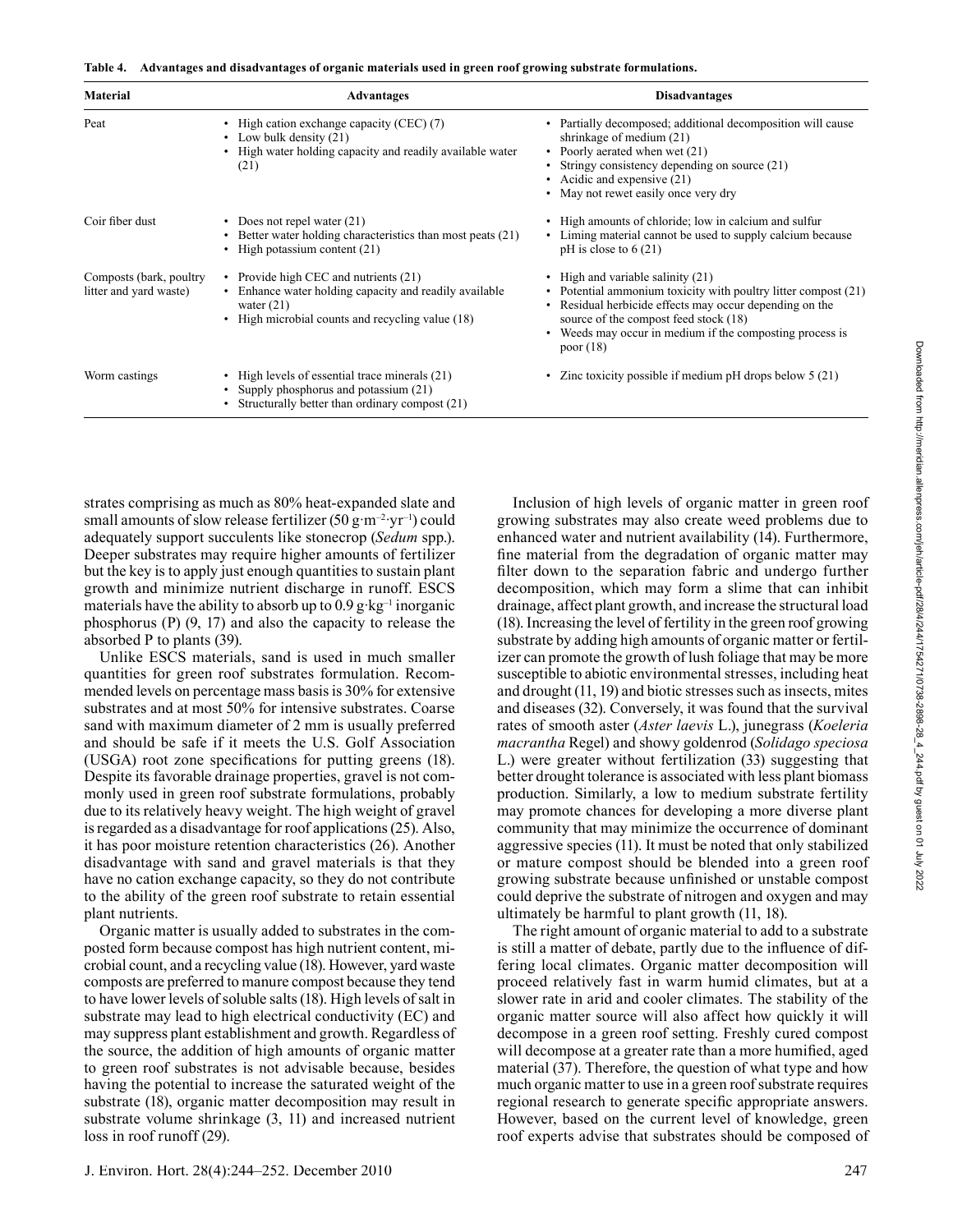no greater than 10–20% organic matter in humid climates (18). As examples, published compositions and properties of selected experimental extensive green roof substrates are provided in Table 5.

## **Physical Properties**

Physical characteristics of concern for green roof substrates include bulk density, air filled and total porosity, available water holding capacity, capillary water rise, field capacity, perched water table, permanent wilting point and water release and desorption characteristics (3, 8, 16, 26). In a study involving a three year old green roof substrate, greater values were measured for porosity, free airspace

(macropores), organic matter content and water holding capacity at the end of the experiment than at the beginning (20). This demonstrates that that the physical properties of green roof substrates are not constant and potential problems may arise over time.

The German *Guidelines for Planning, Execution, and Upkeep of Green-Roof Sites* (16) lists a suitable dry bulk density range of 600 to 1200 kg·m–3 for both extensive and intensive system growing substrates or 1000 to 1800 kg $\rm m^{-3}$ at maximum plant available water content (i.e., 24 h after a saturated substrate is allowed to drain freely). At a bulk density of 1000 kg·m<sup>-3</sup>, a 1-cm depth of growing substrate would weigh 10 kg·m<sup>-2</sup>. Since most buildings are built to withstand weight loads of 100 to 120 kg·m<sup>-2</sup>, the maximum

#### **Table 5. Composition and properties of some experimental extensive-green roof growing substrates.**

| Author(s) | Medium components and composition(s)                                                                                                                                                                                                                                                                                                        | Manufacturer <sup>z</sup>                                                                                                                                               | <b>Properties</b>                                                                                                                                                                                                                                                                |  |
|-----------|---------------------------------------------------------------------------------------------------------------------------------------------------------------------------------------------------------------------------------------------------------------------------------------------------------------------------------------------|-------------------------------------------------------------------------------------------------------------------------------------------------------------------------|----------------------------------------------------------------------------------------------------------------------------------------------------------------------------------------------------------------------------------------------------------------------------------|--|
| 13        | 40% HES <sup>y</sup> (3–5 mm particle size); 40% USGA grade<br>sand; 10% Michigan peat; 5% dolomite; 3.33%<br>composted yard waste and 1.67% composted turkey<br>litter.                                                                                                                                                                    | Carolina Stalite Company, Salisbury, NC;<br>Osburn Industries, Taylor, MI; Renewed<br>Earth, Kalamazoo, MI; Herbruck's<br>Saranac, MI                                   | At planting<br>EC, 3.29 mmho·cm <sup>-1</sup> ; pH 7.9                                                                                                                                                                                                                           |  |
|           | Slow release fertilizer, Nutricote Type 100 (18N-6P-<br>9K) was applied twice after planting at 100 g·m <sup>-2</sup> .                                                                                                                                                                                                                     | Chisso-Asahi Fertilzer Co., Ltd, Tokyo,<br>Japan                                                                                                                        |                                                                                                                                                                                                                                                                                  |  |
| 33        | $(1)$ 60% HES (7.9–9.5 mm particle size), 25%<br>USGA grade sand, $10\%$ peat and $5\%$ compost <sup>x</sup> ; (2)<br>70% HES, 18.75% sand, 7.5% peat and 3.75% com-<br>post; (3) 80% HES, 12.5% sand; 5% peat and 2.5%<br>compost; (4) 90% HES, 6.25% sand, 2.5% peat,<br>1.25% compost; (5) 100% HES and 0% for sand,<br>peat and compost | Carolina Stalite Company, Salisbury, NC;<br>Osburn Industries, Taylor, MI; Herbruck's<br>Poultry Ranch, Saranac, MI and Charter<br>Township of Ypsilanti, Ypsilanti, MI | For the 60% HES substrate<br>bulk density, $77-130 \text{ kg} \cdot \text{m}^{-3}$ ; capillary pore<br>space, 19.9%; non-capillary pore space,<br>21.4%; infiltration rate, $51.6$ cm·h <sup>-1</sup> ; water<br>holding capacity at 0.01 MPA, 17.1%                             |  |
|           | Slow release fertilizer, Nutricote Type 180 (13N-<br>5.7P-10.8K) was added to each substrate at 100<br>$g \cdot m^{-2}$ at planting and 331 g $\cdot m^{-2}$ after study initiation                                                                                                                                                         | Chisso-Asahi Fertilzer Co., Ltd, Tokyo,<br>Japan                                                                                                                        |                                                                                                                                                                                                                                                                                  |  |
| 36        | 40% HES (3–5 mm particle size); 40% USGA grade<br>sand; 10% Michigan peat; 5% dolomite; 3.33% com-<br>posted yard waste and 1.67% composted turkey litter                                                                                                                                                                                   | Carolina Stalite Company, Salisbury, NC;<br>Osburn Industries, Taylor, MI; Renewed<br>Earth, Kalamazoo, MI; Herbruck's<br>Saranac, MI                                   | At 0.01MPa<br>bulk density, $130 \text{ kg} \cdot \text{m}^{-3}$ ; capillary pore<br>space, 19.9%; noncapillary pore space,<br>21.4%; infiltration rate, 51.6 cm $\cdot$ h <sup>-1</sup> ; water<br>holding capacity, 17.1%; saturated weight                                    |  |
|           | Slow release fertilizer, Nutricote Type 100 (20N-<br>$7P_2O_5$ -10K <sub>2</sub> O), was added to each substrate at plant-<br>ing at 100 $g \cdot m^{-2}$                                                                                                                                                                                   | Chisso-Asahi Fertilzer Co., Ltd, Tokyo,<br>Japan                                                                                                                        | $150 \text{ kg} \cdot \text{m}^{-3}$                                                                                                                                                                                                                                             |  |
|           |                                                                                                                                                                                                                                                                                                                                             |                                                                                                                                                                         | At planting<br>EC, 0.33 S $\cdot$ m <sup>-1</sup> ; pH 7.9                                                                                                                                                                                                                       |  |
| 27        | 60% HES (7.9–9.5 mm particle size); 25% USGA<br>grade sand; 5% aged compost and 10% Michigan<br>peat                                                                                                                                                                                                                                        | Carolina Stalite Company, Salisbury, NC;<br>Osburn Industries, Taylor, MI; Herbruck's<br>Poultry Ranch, Saranac, MI and Charter<br>Township of Ypsilanti, Ypsilanti, MI | At 0.1 MPa<br>Bulk density, $1.3 \text{ g} \cdot \text{cm}^{-3}$ ; capillary pore<br>space, 19.9%; noncapillary pore space,<br>21.4%; infiltration rate, $51.6$ cm·h <sup>-1</sup> ; water<br>holding capacity, 17.1%; saturated weight,<br>$1.5 \text{ g} \cdot \text{cm}^{-3}$ |  |
|           | <b>Fertilizer at Planting</b><br>Nutricote Type 180 (13-13-13) at 100 g·m <sup>-2</sup>                                                                                                                                                                                                                                                     | Chisso-Asahi Fertilzer Co., Ltd, Tokyo,<br>Japan                                                                                                                        |                                                                                                                                                                                                                                                                                  |  |
|           | Supplemental Fertilizer<br>Applied 12-12-12 at 30 g·m <sup>-2</sup> 66 days after planting                                                                                                                                                                                                                                                  | Chisso-Asahi Fertilizer Co., Ltd, Tokyo,<br>Japan                                                                                                                       |                                                                                                                                                                                                                                                                                  |  |
| 24        | Not specified – described as 'Mixed ruderal soil'                                                                                                                                                                                                                                                                                           | N/A                                                                                                                                                                     | pH 7.8; plant available water, 11.6 liters $m^{-2}$ ;<br>field capacity soil moisture content, 18%;<br>organic C, 2.1%; %N 0.1%; Pb, 108.8<br>$mg \cdot kg^{-1}$ ; Cd, 0.1 mg $\cdot kg^{-1}$                                                                                    |  |

z Manufacturers follow the same order of listing as the components

y Heat expanded slate

x 2:1 volume mix of aged poultry manure (Herbruck's Poultry Ranch, Saranac, MI) and composted yard waste (Charter Township of Ypsilanti, Ypsilanti, MI).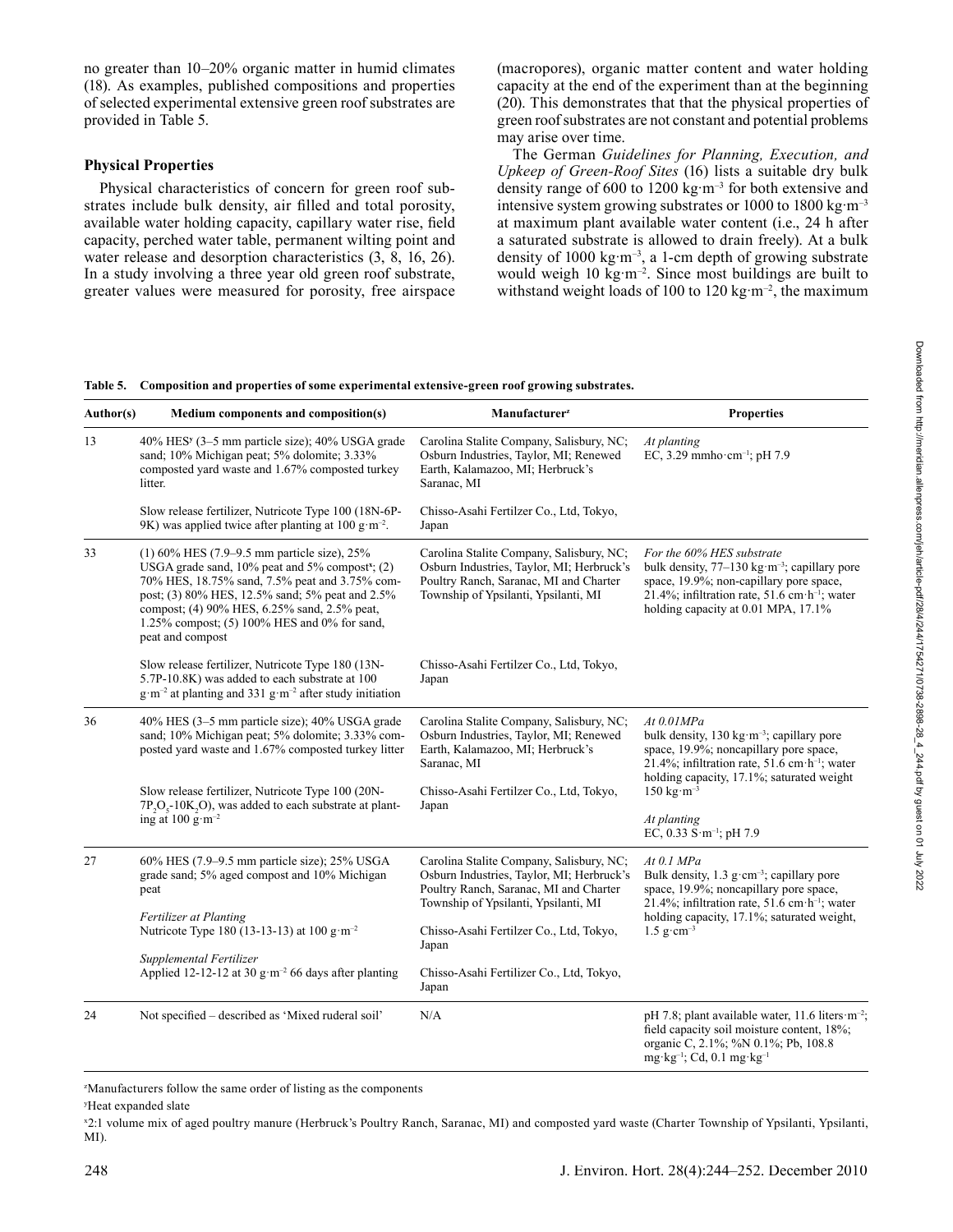depth of a 1000 kg·m–3 growth substrate would be 10 to 12 cm and heavier substrates would decrease the maximum possible depth even more.

Growing substrates for an extensive green roof system should have a maximum plant available water capacity of at least  $35\%$  (v/v) with a concurrent air content of at least  $10\%$ (16). Corresponding values for the substrate of an intensive green roof system should be  $\geq$  45% and  $\geq$  15%, respectively (18). Some researchers (3) contended that the ideal volume composition of a green roof substrate for good plant growth in terms of solids, water, and air should be 40, 40, and 20%, respectively. Others (18) have concluded that acceptable water permeability for an extensive green roof growth substrate should be  $> 0.36$  cm·hr<sup>-1</sup> while that for an intensive system should be  $> 3.6$  cm·hr<sup>-1</sup>. However, those guidelines were based on European research (16) where rainfall characteristics are different from the severe convective storms typical of the Midwest, the Southern Great Plains regions and Southeastern United States.

#### **Chemical and Biological Properties**

The chemical and biological properties of a green roof substrate are vital for its optimum function. Important chemical properties include pH, buffering capacity, cation exchange capacity (CEC) and chemical stability. Biological activity is centered on organic matter decomposition in the substrate, recycling of biomass and roots from established vegetation and the absence of disease pathogens and other destructive soil organisms (3, 16).

Like the other properties, substrate pH may vary but it must be within the range that allows nutrient uptake by green roof plants and should be stable for long term plant health (3, 18). This implies that local environmental challenges like acid rains should be factored into substrate formulation to ensure roof plant growth. With pH range of 7.0 to 9.0, ESCS is good for buffering so their presence in substrates may be useful in areas prone to acid rainfall events. It was found that the pH of acidic rainwater was moderated close to neutral when it percolated through an expanded clay green roof substrate (3). At the same time, this high pH of ESCS could limit the availability of some micronutrients because plant nutrients are usually most available between pH 5.5 and 7.0. Alternatively, acidity and alkalinity may be corrected with lime dust and sulfur applications, respectively (18). It is therefore likely that, the rather high pH of some of the experimental substrates provided in Table 5 were due to the presence of dolomite and/or heat expanded slate.

The major sources of cation exchange capacity (CEC) in green roof growing substrates are organic matter and clays. However, some green roof growing substrates may have little or no CEC depending on their formulation. Also, because of their light weight, the traditional methods for measuring and describing CEC may not apply to green roof substrates (3).

The paucity of essential plant nutrients in the green roof substrates, especially N, P, K, Mg, and several trace elements, may limit fertility and necessitate that synthetic fertilizer be blended with the substrate (16, 18). However, pre-blending fertilizer into growing substrates may have environmental disadvantages if plants are not established immediately after the growing substrate is installed on the roof. Fertilizer nutrients that are not utilized by plants may leach from the substrate and end up in the storm water drainage system (18). Long term efficient management of these various properties under different vegetation cover, stress and climatic conditions requires research that is currently lacking. Research is needed to better understand how specific organic and inorganic ingredients in the green roof substrate impact the retention, cycling and chemical forms of individual nutrients (e.g.,  $NO_3$ -N versus  $NH_4$ -N). It may be possible to improve the green roof substrate by identifying and including ingredients that improve nutrient retention characteristics.

#### **Depth of Growing Substrates**

The depth of a growing substrate varies with the type of vegetation it is intended to support, which is usually dependent on the green roof type (i.e. extensive or intensive). It is generally believed that, the thinner the substrate depth, the shorter the list of plants that may thrive in it (38). Substrate depth is also linked to moisture retention (20, 28, 36). Substrate depths for extensive green roofs may vary from 2 to 15 cm (31) while those for intensive green roofs should be at least 15 cm (21) but may range up to 125 cm (24, 31). The semi-extensive growing substrate is a little deeper than the extensive substrate layer and ranges from 10 to 20 cm (11, 12). The actual upper limit of green roof substrate depth will be determined by the bulk density of the substrate and the maximum safe load bearing capacity of the roof. Some authors (11) have pointed out that substrate depth greater than 10 cm begin to cause structural damage due to loadings exceeding 120 kg  $m^{-2}$ , which is a typical maximum safe load for most buildings.

Due to the harsh and extreme climatic conditions on the roof top, thinly laid green roof substrates require hardier plants which have minimal irrigation and fertilizer needs (3, 12). In contrast, the deeper substrates of intensive systems require more maintenance in terms of fertilization and supplementary irrigation to sustain the wider range of plant species for which they were designed (31). Studies have shown that plants survived better on 5.0 and 7.5 cm substrate layers compared to a 2.5 cm layer (13) suggesting that even for extensive green roofs, deeper substrates favor better plant establishment and survival. However, a minimum depth of 7 cm is recommended for extensive roofs in the United Kingdom because roof loads greater than  $120 \text{ kg} \cdot \text{m}^{-3}$ (i.e. substrates thicker than 10 cm) can cause structural defects (11). On the other hand, it is suggested that green roof substrates in northern latitudes should be at least 10 cm (4 in) deep to minimize the effects of temperature fluctuations on water, nutrient and transport mechanisms necessary for plant survival (6). An alternative to green roof substrates is to use commercial pre-grown vegetation mats. However, these require fertilizer inputs and are susceptible to drought and therefore not recommended (11). On sloped roofs, extensive green roof substrates 4 cm deep and at 2% slope provided the greatest water retention (36). Similarly, studies conducted to examine the effects of 2, 7, 15, and 25% slopes on storm water retention on extensive roof platforms with same substrate depths (6 cm) revealed that the greatest retention of 85.6% was attained on platforms at 2% slope (20). Research is also needed to describe the effects of other building attributes on substrate changes and function.

#### **Future Research Needs**

Green roof substrates are essentially engineered ecosystems because they comprise living and non-living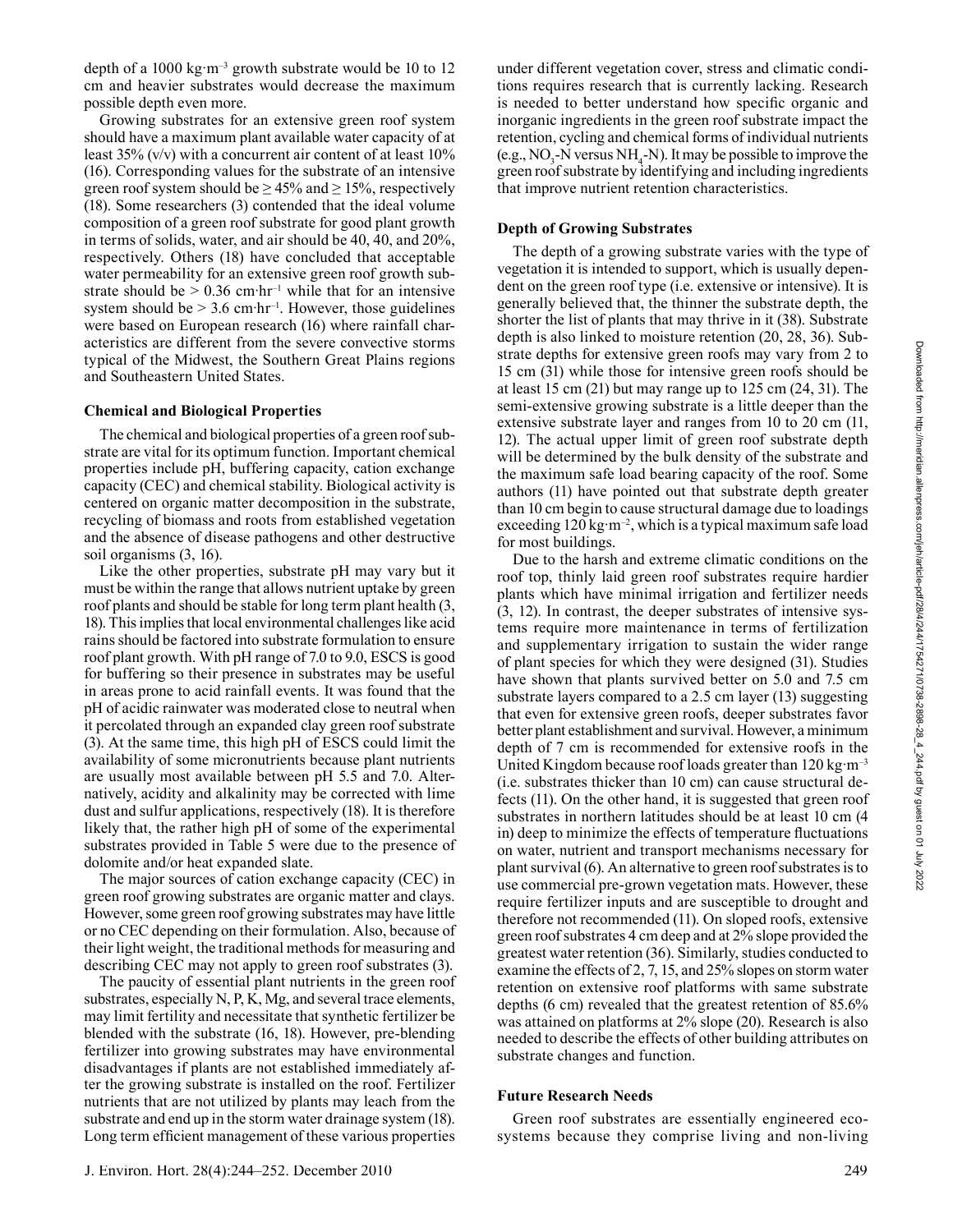components suggesting that interaction between the two components could produce changes in the system overtime. Yet most green roof studies have focused on plant establishment and not the substrate. A few studies have examined the impacts of substrate depth on plant establishment and freezing injury (6, 27), storm runoff retention (20, 36), and nutrient release and weight reduction (31, 33) but studies pertaining to long term physical, biological, chemical substrate changes are lacking. Though most of these substrates contain stable mineral materials as their main components, biomass recycling promoted by established plants, water regime changes following weather extremes like cold and hot temperatures and very wet and dry cycles overtime could impact chemical, biological and possibly physical properties of the substrates and therefore need investigation. Knowing how different substrates change over time under similar and/ or different conditions would enhance sustainable green roof management.

Some studies have shown that a slate-based growing substrate has better pH buffering capacity than a clay-based substrate in an extensive roof system (5). In addition, differences were observed in the recovery ability of the two substrates with additions of the same amounts of acid at different time intervals (5). Based on these observations, the researchers concluded that despite the apparent high pH buffering capacities of the substrates, their respective abilities to neutralize acid precipitation would diminish at different rates over time. As the substrate pH becomes more acidic, there is an increasing possibility of nutrient deficiencies and/ or toxicities. The long-term acid-neutralization capability of green roofs in areas prone to acid rain and the impacts of pH shifts on microorganisms, nutrient cycles, and root health and distribution remain unanswered and therefore need further research.

Lantana (*Lantana camara*, L) caused pH increases in four green roof substrates in which they were grown (31) supporting the assertion that green roof plants may either reduce or raise substrate pH (5). This research observation indicates that pH buffering potential is not dependent on substrate components alone. As a result, more research is needed to quantify the short and long term effects of both pH reducing and raising plants on substrates to better manage green roof substrate under special purposes like acid rain containment.

Research at TU Berlin in Berlin-Charlottenburg revealed that 94.7% of Pb, 87.6% of Cd, 80.2% of NO<sub>3</sub><sup>-</sup> and 67.5% of  $PO<sub>4</sub><sup>3-</sup>$  applied to green roof plots were retained (25). Phosphate  $(PO<sub>4</sub><sup>3-</sup>)$  retention was also observed to increase steadily over time due to plant establishment. Similarly, it was found that > 99% of Cd, Cu, Pb, and Zn were retained in a structural growing substrate composed of 50% expanded shale and 50% quartz sand (34). Addition of sphagnum peat moss to the growing substrate did not affect heavy metal leaching, but did increase the amount of fertilizer P lost through leaching. While these are significant observations, more research is needed to understand the ion exchange properties of green roof substrates and to identify how careful selection of ingredients can affect those properties.

Understanding the sorption and desorption characteristics of the substrates would help manage them to effectively function as sinks for potential surface and ground water pollutants. These kinds of research may encourage scientists to explore and test new materials for use in green roof substrates or lead to the improvement of currently utilized materials. Modified zeolites, for example, have the ability to retain both cations and anions and could be incorporated into green roof substrates in small quantities to improve retention of nutrients  $(PO<sub>4</sub><sup>3-</sup>$  and NO<sub>3</sub><sup>-</sup>) and other metal ions and minimize their loss in storm runoff. Research has shown that the addition of iron-oxide coated clinoptilolite zeolite to a sand root zone mix at 5% (w/w) significantly reduced  $PO_4^{3-}$  and  $NO_3^{-}$  leaching while supporting good turfgrass growth (1). Similarly, it has been reported that a surfactant-modified zeolite had high PO<sub>4</sub><sup>3-</sup> retention and under continuous percolation supplied phosphorus slowly for 45 days (2). It has also been found that inclusion of 10 to  $20\%$  (v/v) natural clinoptilolite zeolite in an expanded shale based growing substrate increased the removal of Cd and Pb from contaminated runoff (32). It was also observed in a study that substrates containing resin foam measured significantly higher values for electrical conductivity at the end of the study compared to other substrates without because they retained much more water (31). Therefore incorporating materials that can retain and release anions and cations slowly into green roof substrates may also help reduce salt accumulation in substrates with high water retention and promote the establishment and growth of green roof plants.

Orientation and aspect are important variables in green roof systems just as they are in natural landscapes. Studies conducted on green roof platforms at 2% slope showed observable trends in substrate moisture content and temperature (27). Volumetric moisture content was greatest in the lower end of the platform slope whereas substrate temperatures were greatest at the higher end. This experimental observation has several implications for actual green roofs: (1) the concentration of moving water at lower green roof portions could concentrate nutrients, salts and metal ions creating a gradient across the roof slope and increase loss potential in runoff; (2) the resultant waterlogging and probably high electrical conductivity from solute accumulation could inhibit root and shoot growth; (3) higher root freezing injury in the winter is possible, especially for thin substrates; and (4) a combination of all these factors could lead to a change in substrate chemistry and affect the composition and numbers of both micro- and macro-organisms in the affected portions. While this may not be an issue for smaller flat roofs or very steep roofs, it could potentially affect plant survival in large green roofs with long gentle slopes. Like slope, aspect also affects substrate temperature and moisture regimes. It was observed that at the same slope, green roof substrates facing the south experienced much more fluctuations in temperature and moisture than those facing the north in a study conducted at the Technical University at Berlin, Germany (24). More research therefore needs to be conducted to assess the interaction between the green roof function and its physical orientation on the roof top at different latitudes and climates.

In the future, it is likely that most cities, especially in countries with limited land area, will expand vertically rather than horizontally. Given this reality, scientists and engineers must increase research efforts to identify possible future problems and solutions as green roofs progressively become an integral part of the urban environment. Other variables such as building height, shading, and winter heating, can possibly influence the performance of the green roof substrate and vegetation and therefore need to be quantified properly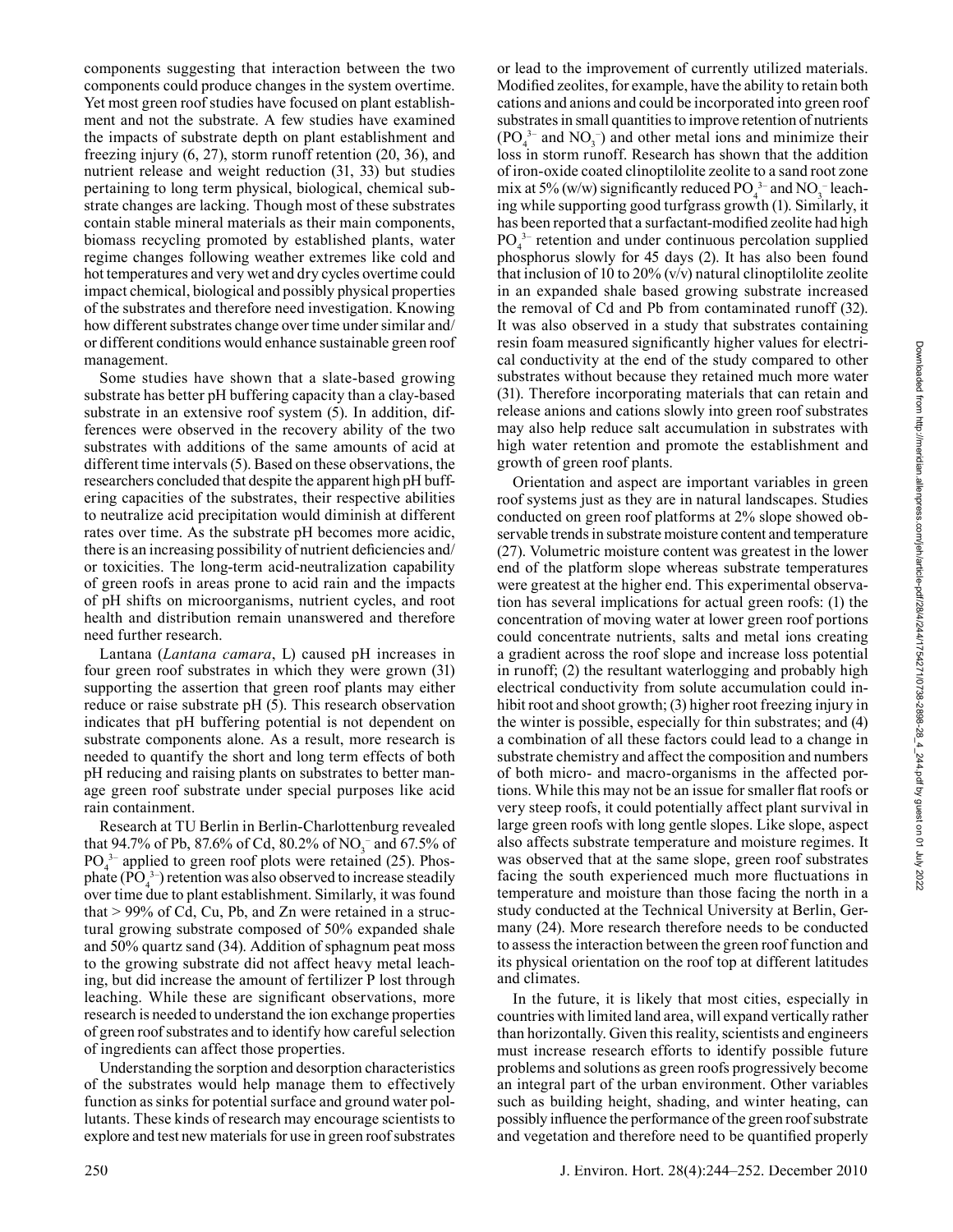in replicated studies. An integrated research approach involving scientists from different disciplines is needed to acquiring a better understanding of the physical, chemical, and biological functions of green roof substrates and how green roof systems can impact local ecosystems. Green roof research presents a unique platform for collaborative research involving soil scientists, horticulturists and, biological and ecosystem engineers.

Just as soil is the most important part of a crop production system, the growing substrate is the most important part of any green roof system, be it intensive, extensive, or a combination of the two. The growing substrate impacts the types of plants that can be grown on the roof top and it supports and sustains these plants throughout the life of the green roof. The components, composition and thickness of a green roof substrate may vary according to green roof type, climatic conditions and geographical location, cost, availability of materials, suitability, and preference. Hence, there is no single universal green roof substrate. The ideal green roof growing substrate for any particular locale will vary and is therefore one that can provide stable anchorage for plants, including a favorable rooting environment, essential plant nutrients, and balance free drainage with plant available water for target plants. Ideally, the cost of manufacturing green roof substrates will be moderated by using locally available ingredients. While standards for developing green roof growing substrates exist in Germany and other parts of Europe, elsewhere, including the United States, they are either nonexistent or in their developmental stages. As such, it is logical to use German guidelines as a starting point and make modifications where necessary to suit local environmental conditions and availability of substrate components. Additional research is needed in the United States to identify appropriate growing substrates for major climatic regions. There is also the need to direct more research attention to the biological function of the substrate because its behavior has implications for services provided by green roof systems.

## **Literature Cited**

1. Ampim, P., J. Sloan, R. Vempati, and Y. Wu. 2009. The impact of nanophase iron-oxide coated clinoptilolite zeolite on nutrient retention in a sand based medium. Agronomy Abstracts. American Society of Agronomy, Madison, WI.

2. Bansiwal, A.K., S.S. Rayalu, N.K. Labhasetwar, A.A. Juwarkar, and S. Devotta. 2006. Surfactant-modified zeolite as a slow release fertilizer for phosphorus. J. Agric. Food Chem. 54:4773–4779.

3. Beattie, D. and R. Berghage. 2004. Green roof media characteristics: The basics. p. 411-416. *In*: Proc. of the 2<sup>nd</sup> North American Green Roof Conference: Greening Rooftops for Sustainable Communities, Portland, OR. June 2–4, 2004. The Cardinal Group, Toronto, Canada.

4. Bengtsson, L., L. Grahn, and J. Olsson. 2005. Hydrological function of a thin roof in southern Sweden. Nordic Hydrology 36:259–268.

5. Berghage, R.D., D.J. Beattie, A.R. Jarrett, F. Rezaei, and A. Nagase. 2005. Quantifying evaporation and transpirational water losses from green roofs and green roof media capacity for neutralizing acid rain. p. 200–207. *In*: Proc. World Green Roof Congress/Welt Grüdach-Kongress, Basel, Switzerland, September 15–16, 2005.

6. Boivin, M.-A., M.-P. Lamy, A. Gosselin, and B. Dansereau. 2001. Effect of artificial substrate depth on freezing injury of six herbaceous perennials grown in a green roof system. HortTechnology 11:409–412.

7. Bunt, A.C. 1988. Media and Mixes for Container-grown Plants. Unwin Hyman. London.

8. Cresswell, D. and V. Sims. 2007. A case study of green roof substrate using aerated concrete waste. WRT 177/WR 0115. Accessed February 17, 2010. http://www.smartwaste.co.uk/filelibrary/GreenRoof Aeratedconcrete.pdf.

9. Cucarella, V. and G. Renman. 2009. Phosphorus sorption capacity of filter materials used for on-site wastewater treatment determined in batch experiments — A comparative study. J. Environ. Qual. 38:381–392.

10. DeNardo, J.C., A.R. Jarrett, H.B. Manbeck, D.J. Beattie, and R.D. Berghage. 2005. Storm water mitigation and surface temperature reduction by green roofs. Trans. ASAE 48:1491–1496.

11. Dunnett, N. and N. Kingbury. 2008. Planting Green Roofs and Living Walls. Timber Press Inc. Portland, OR.

12. Dunnett, N. and A. Nolan. 2004. The effect of substrate depth and supplementary watering on the growth of nine herbaceous perennials in a semi-extensive green roof. Acta Hort 643:305–309.

13. Durhman, A.K. and D.B. Rowe. 2007. Effect of substrate depth on initial growth, coverage, and survival of 25 succulent green roof plant taxa. HortScience 42:588–595.

14. Emilsson, T. and K. Rolf. 2005. Comparison of establishment methods for extensive green roofs in southern Sweden. Urban Forestry and Urban Greening 3:103–111.

15. ESCSI (Expanded Shale, Clay and Slate Institute). 1994. Introducing the friendly material: Rotary kiln produced lightweight soil conditioner. Publication No. 8600, pp 2–3.

16. FLL (Forschungsgesellschaft Landschaftsentwicklung Landschaftsbau). 1995. Guidelines for the Planning, Execution and Upkeep of Green-roof Sites. Forschungsgesellschaft Landschaftsentwicklung Landschaftsbau, Bonn, Germany.

17. Forbes, M.G., K.L. Dickson, T.D. Golden, R.D. Doyle, and P. Hudak. 2004. Dissolved phosphorus retention of lightweight expanded shale and masonry sand used in subsurface flow treatment wetlands. Environ. Sci. & Tech. 38:892–898.

18. Friedrich, C.R. 2005. Principles for selecting the proper components for a green roof growing media. p. 262–273. *In*: Proc. of the 3rd North American Green Roof Conference: Greening Rooftops for Sustainable Communities, Washington, DC. May 4–6, 2005. The Cardinal Group, Toronto, Canada.

19. Getter, K.L. and D.B. Rowe. 2006. The role of extensive green roofs in sustainable development. HortScience 41:1276–1285.

20. Getter, K.L., D.B. Rowe, and J.A. Andresen. 2007. Quantifying the effect of slope on extensive roof stormwater retention. Ecological Engineering 31:225–231.

21. Handreck, K.A. and N.D. Black, 1994. Growing Media for Ornamental Plants and Turf. University of New South Wales Press (UNSWP). Randwick, Australia.

22. Harp, D.A., R.I. Cabrera, W.A. Mackay, J.J. Sloan, and M.A. Arnold. 2008. Preliminary evaluation of open-cell foam for extensive green roof systems in Texas. HortScience 43:613 (Abstract).

23. Hutchinson, D., P. Abrams, R. Retzlaff, and T. Liptan. 2003. Stormwater monitoring two ecoroofs in Portland, Oregon, USA. p. 372–389. *In*: Proc. of the 1<sup>st</sup> North American Green Roof Conference: Greening Rooftops for Sustainable Communities, Chicago, IL. May 29–30, 2003. The Cardinal Group, Toronto, Canada.

24. Köhler, M. 1990. The living conditions of plants on the roofs of buildings. p. 195–207. *In*: Sukopp et al. (ed.) Urban Ecology. SPB Academic Publishing bv, The Hague. The Netherlands.

25. Köhler, M., M. Schmidt, F.W. Grimme, M. Laar, V.L. de Assunçăo Paiva, and S. Tavares. 2002. Green roofs in temperate climates and in the hot-humid tropics-far beyond the aesthetics. Environmental Management and Health. 13:382–391.

26. Miller, C. 2003. Moisture management in green roofs. p. 177–182. *In*: Proc. of the 1<sup>st</sup> North American Green Roof Conference: Greening Rooftops for Sustainable Communities, Chicago, IL. May 29–30, 2003. The Cardinal Group, Toronto, Canada.

27. Monterusso, M.A., D.B. Rowe, and C.L. Rugh. 2005. Establishment and persistence of *Sedum* spp. and native taxa for green roof applications. HortScience 40:391–396.